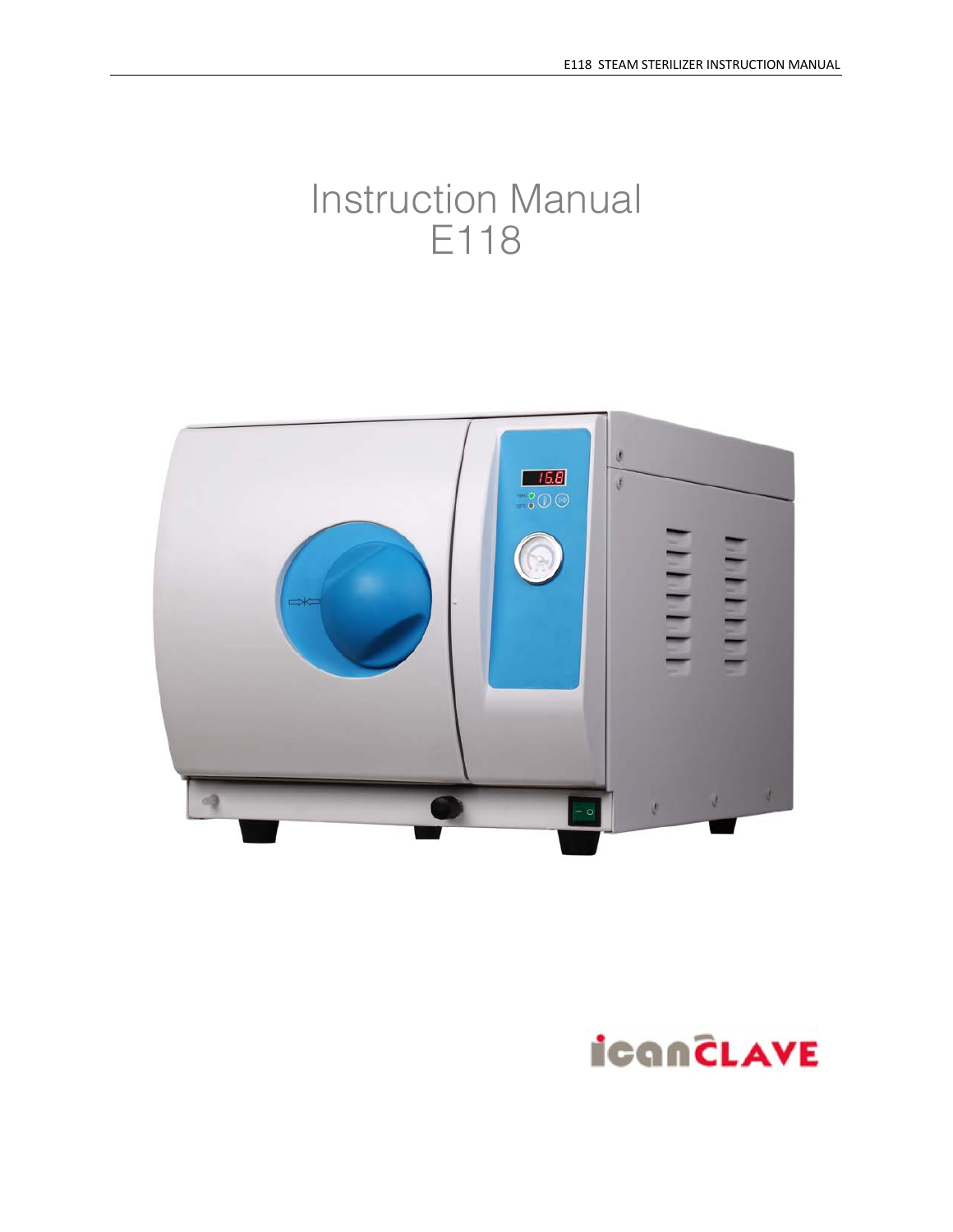Thank you for choosing our steam sterilizers.

Prior to operating this instrument, please read the operations manual carefully and follow all installation instructions.



**Caution: Be sure connect the exhaust tube and discharge container before start the sterilizer.**

> Instruction Manual STE-18-E

Ningbo Ican Machines Co., Ltd. No. 77 Yunlin East Road, Gulin Town, Ningbo, China. www.icanclave.com

Subject to technical changes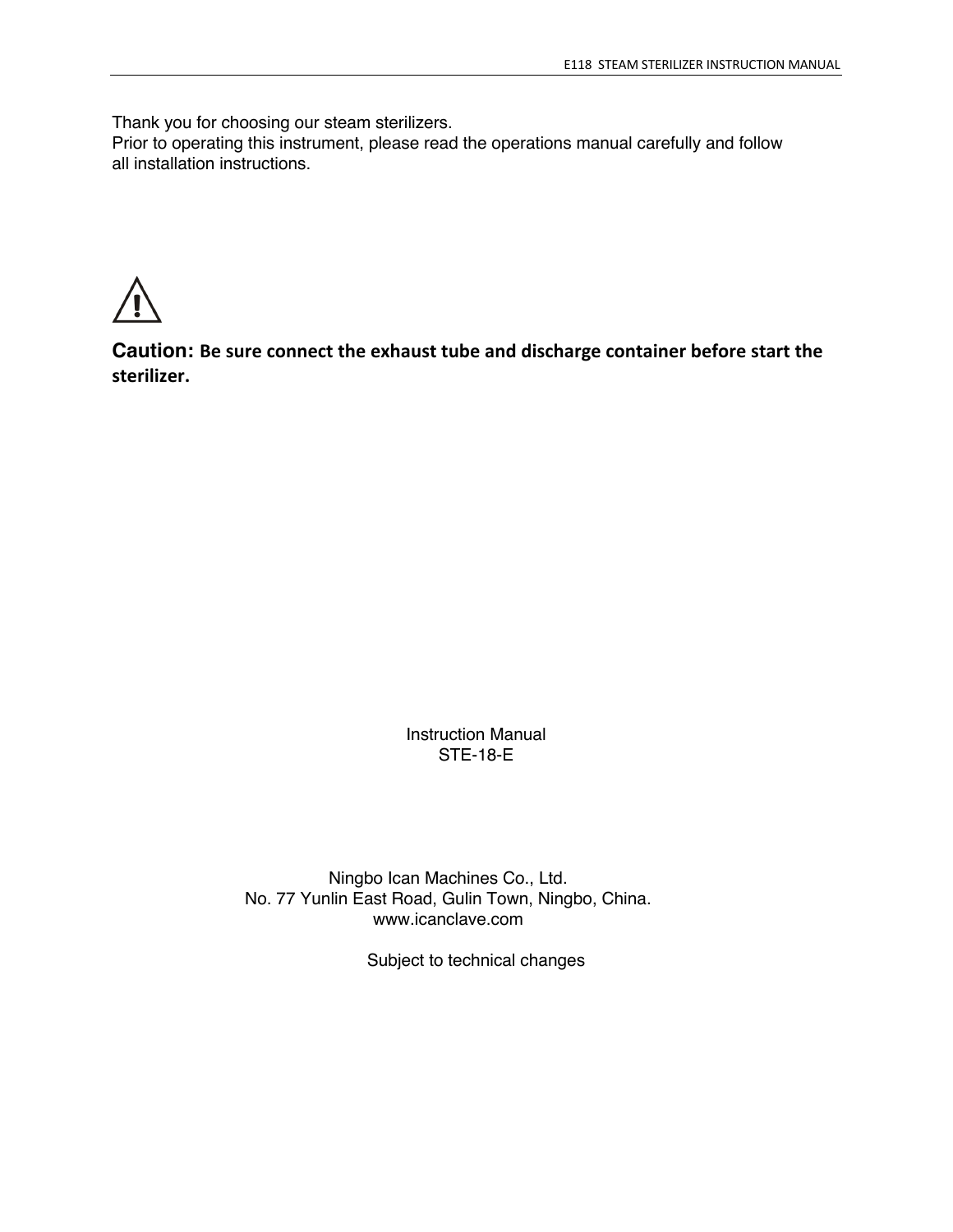# **Technical Specifications**

| Specifications                 |                                    |             |  |
|--------------------------------|------------------------------------|-------------|--|
| Model Number                   | <b>STE-18-E</b>                    |             |  |
| Electrical supply              | 220-240 VAC                        | 110-100 VAC |  |
| Chamber (mm, diameter/depth)   | Ø230×360 mm                        |             |  |
| Power (VA)                     | 1100 VAC                           |             |  |
| Sterilization temperature (°C) | 121 °C                             | 134 °C      |  |
| Overall dimensions (mm)        | 605 (width)x445(height)x400(depth) |             |  |
| Net weight (kg)                | 30 kg                              |             |  |
| Sterilization time             | 121 °C                             | 30 min.     |  |
|                                | 134 °C                             | $10$ min.   |  |

# **Packing content**

| Sterilizer             |   |
|------------------------|---|
| Rack                   |   |
| Trays holder           |   |
| Trays                  | ◠ |
| Exhaust tube           |   |
| Dorr adjustment wrench |   |

# **Description**

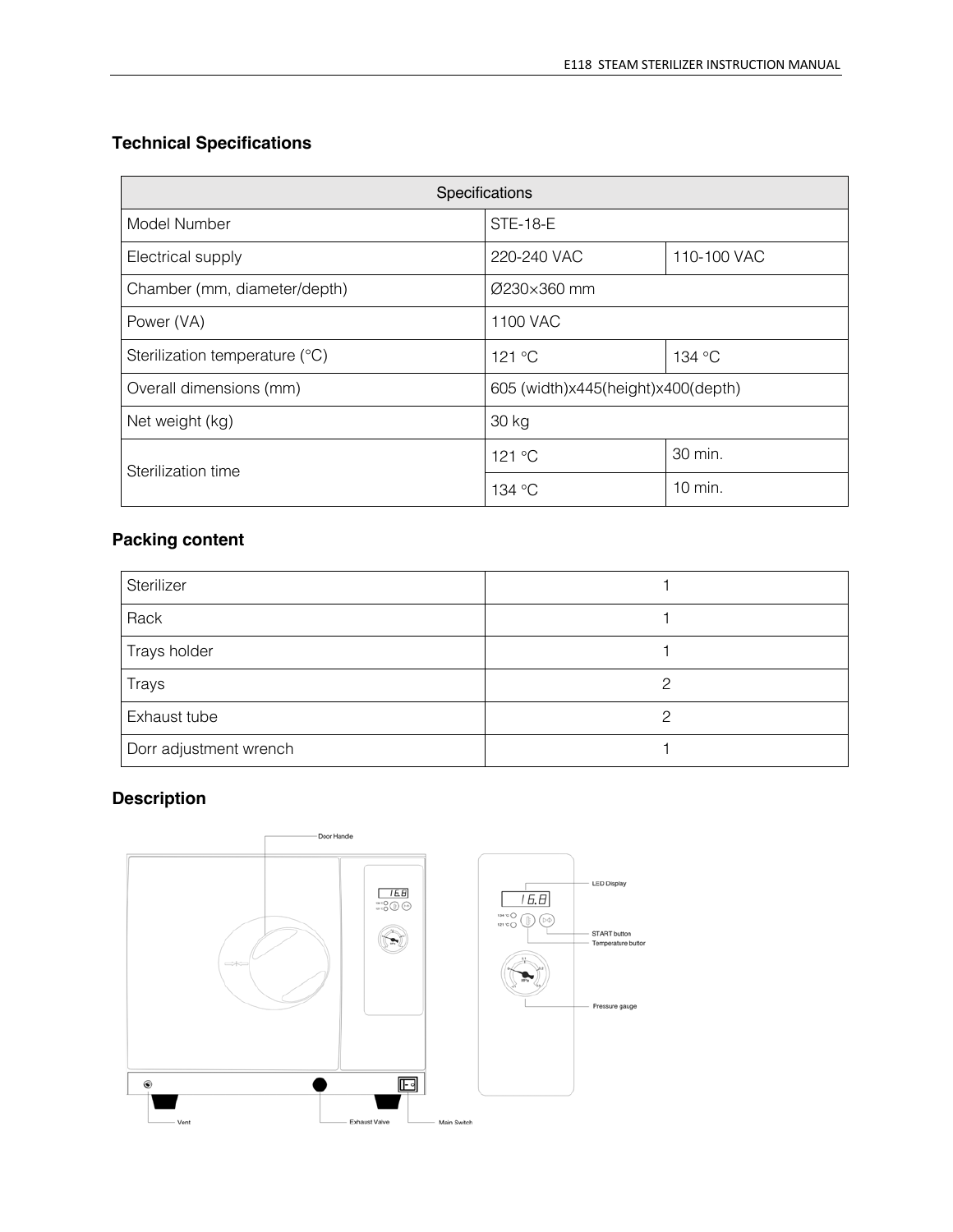# **Installation**

- Position the device on a plane surface with minimum capacity 60 Kg.
- The sterilizer should be placed on a level worktable.
- Improper water level in the chamber could cause a sterilizer malfunction.
- Leave at least 10 cm between the device rear part and the wall. The clearance required to open the door is 40cm.
- Position the autoclave at such a height as to make it possible for the operator to check the whole sterilization chamber and carry out the normal cleaning operations.
- The room where the device is installed must have sufficient ventilation.
- Do not install the autoclave near washing basins, taps, etc. where it is likely to be splashed.
- Do not install the sterilizer nearby a heat source.
- Do not lean on the door when it is opened.
- Do not place trays, papers, fluid containers, etc. on the sterilizer.
- Check the label on back panel of sterilizer to verify voltage rating for the unit. Failure to connect the autoclave to an appropriate power supply could result in damage to the unit, and electrical shock to personnel.
- Plug power cord into a properly polarized and grounded receptacle rated. A dedicated circuit only used for the sterilizer is recommended.

## **Setup**

Open the door and remove all the inner contents for unpacking.

Connect the power cord to an outlet of the appropriate voltage. (See installation).

Connect the draining tube to the vent and the end of the draining tube is fixed into the discharge container (preferably a metal container; if it is a plastic container, make sure that the container is filled with a part of cold water to prevent high temperature deformation).

To power on, press the main switch, the machine turns on the LED.

Note: If the door is open, the display will show "do"; When the door is closed, the display will show "Ld".

#### **Preparation of sterilization materials**

For the most effective sterilization and to preserve the sample, please follow below:

- Clean instruments immediately after use.
- Treat the instruments by ultrasonic cleaner.
- Residual chemicals left over after cleaning and disinfecting process may damage and corrode parts of the autoclave, always rinse off the instruments using distilled water.
- Follow instrument manufacturer's guidelines and recommendations for handling and cleaning instruments prior to sterilization.
- Check the manufacturer' s instructions as to the proper procedure for sterilizing of each item.
- Arrange the samples of different materials on different trays or with at least 3cm of space between them.
- Clean and dry instruments thoroughly before placing them into tray.

## **Operation**

Close the exhaust valve by turning it clockwise to the maximum position. Fill with the chamber with distilled water (or deionized water).

#### Select the program temperature.

After selecting program, the materials to be sterilized can now be placed on the tray placed inside the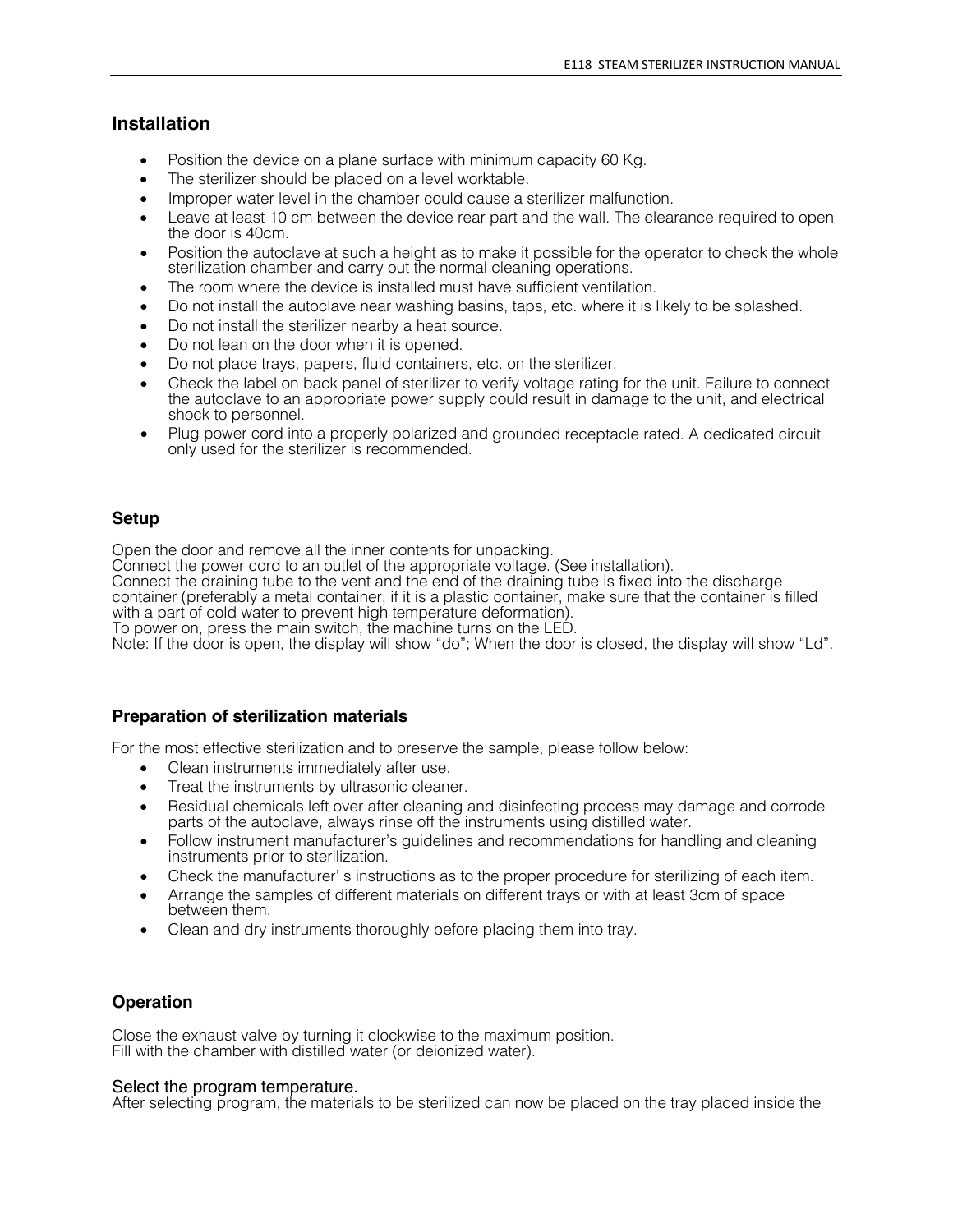chamber using the tray handle.

After the instruments are loaded, you may close the chamber door. The display will show the current internal temperature.

Caution: You must turn the door handle to the maximum position.

### **Start the sterilization program.**

After the Start button is pressed, the sterilizers will begin the cycle automatically.

Note:

The draining tube must be always connected to the vent and the end of the draining tube must be fixed into the discharge container.

## **End of cycle**

After the sterilization is complete, you will hear a beep and the screen will show "End". Then you can open the door to remove the sterilized items.

Note:

After the screen shows End, if the gauge is pointer different than 0 bar, do not open the door until it down to zero-scale position.

Note:

After each cycle check the water level of the chamber.

| Program         | Type                     | Max. Load (kg) | Max. Load<br>per tray (kg) |
|-----------------|--------------------------|----------------|----------------------------|
| 121 °C / 134 °C | Unwrapped solid material |                | 1.2                        |

#### **Error codes**

| Code           | Description                                                                           | Proposed solution                                                                                                  |
|----------------|---------------------------------------------------------------------------------------|--------------------------------------------------------------------------------------------------------------------|
| E <sub>1</sub> | Heater overheating                                                                    | Check the water level in the chamber.<br>Chack the Thermostat                                                      |
| E <sub>2</sub> | Chamber overheating                                                                   | Check temperature sensor connection.                                                                               |
| E4             | Heating overtime                                                                      | Somewhere is leaking. Check the door seal.<br>Heater malfunction.                                                  |
| E <sub>6</sub> | During operation, the door has<br>been opened or the door micro<br>switch is damaged. | Confirm that the door handle has been closed to the maximum<br>position.<br>Check or replace the door micro switch |

#### **Maintenance**

| Frequency  | Maintenance Operation                         |
|------------|-----------------------------------------------|
| Monthly    | Clean the door seal.                          |
| Weekly     | Clean the chamber, the trays and<br>the rack. |
| Every Year | Replace the door seal.                        |